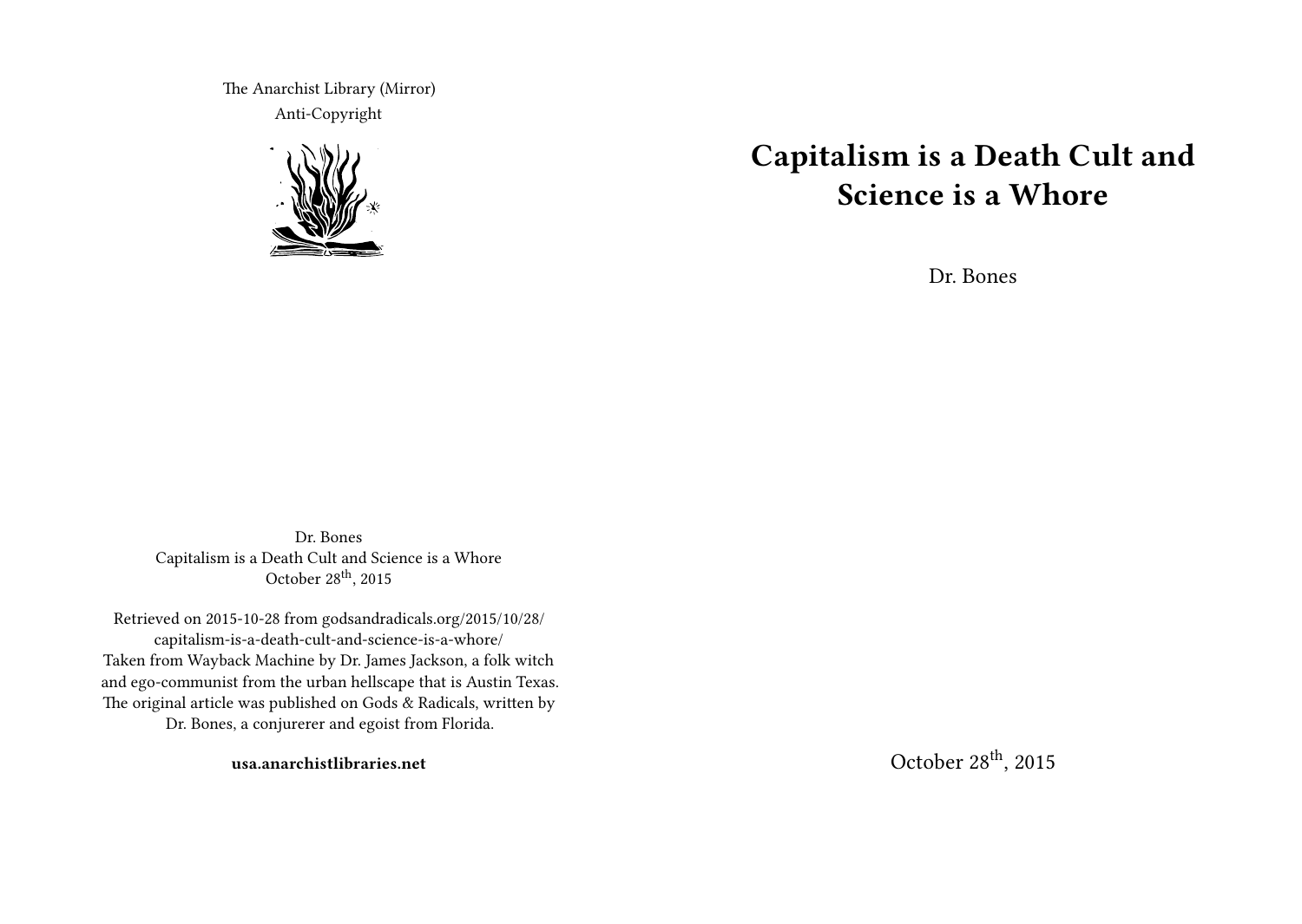**money down**…the world of capitalist production and importance falls away as the cheap, tasteless toy that it is. Thus the old Radical Consciousness, now emboldened and rising, will be kept censored and suppressed.

And as we have outlived the former suppression we shall outlive the latter.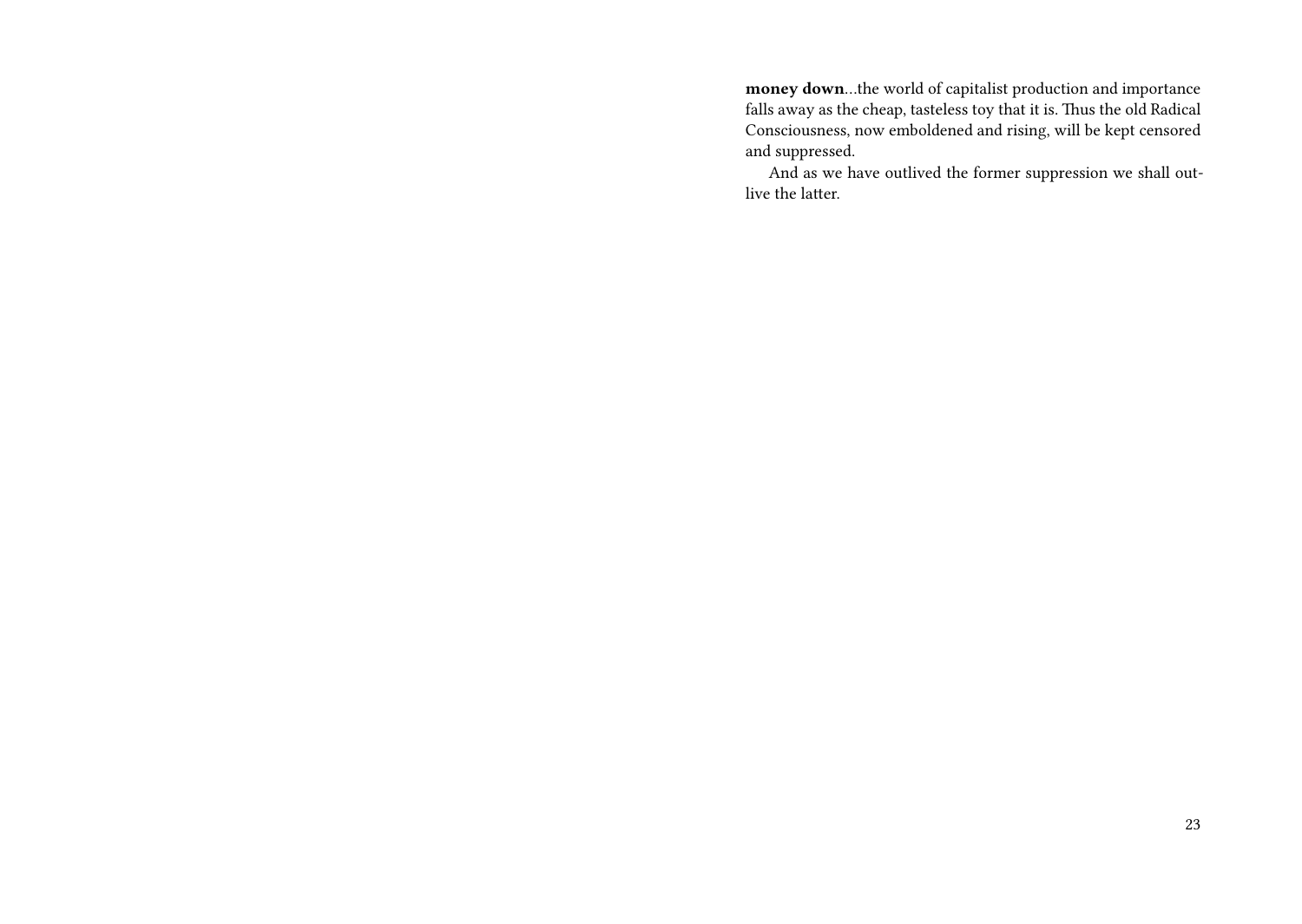vate interests with lots of capital. And those people want a certain worldview not only confirmed but propagated. Because it serves a purpose. We've already established how the Capitalist system is one of global control and exploitation. It would be impossible to maintain that system of servitude if the reality of The Unseen was not only evidenced but *widely known*. You think the upper realm of the capitalist pyramid doesn't know about spirits, magic powers, and the possibilities of the human mind? Hell, the CIA had its own psychic spy division (only closing it down when one agent went public) and Putin has a paid wizard, Alexander Dugin, on his staff.

No, the person they don't want knowing about all this is YOU, the rabble, the working people, the common folk. And why? Well, it's quite simple. It becomes hard to get someone to focus on a 9-hour shift at a doughnut shop when he knows his consciousness can literally time-travel; it becomes quite difficult to shame a woman with magazines into believing she's ugly and worthless when she knows with enough focus and determination her mind can literally pool and shape the reality around her; it's quite the task to get some young person to focus solely on acquiring worthless consumer goods when they are certain this life is only one among many; it's nigh impossible to convince people to dress up in uniform and kill strangers they've never met when they're all too aware that they might soon be reborn in the very country and culture they're subjugating.

In short, their world, the world of Moneytheism, becomes not only non-important but *obsolete*.

The capitalist world depends on an emptiness that can only be filled with material goods, depends on people being scared and feeling alone. It will vigorously crush and obliterate any challengers to this empty existence *because if it allows them to be right, even once, it brings the whole thing into question.* If people can learn of a world, a deeper and richer one, totally removed from the petty world of finance, one that transcends mere commodities and prices, a greater existence that they can **plug into today** with **no**

# **Contents**

| Enter Marx $\ldots \ldots \ldots \ldots \ldots \ldots \ldots \ldots \ldots$ |  |
|-----------------------------------------------------------------------------|--|
|                                                                             |  |
|                                                                             |  |
| "Pay no attention to that man behind the curtain" $\ldots$ 21               |  |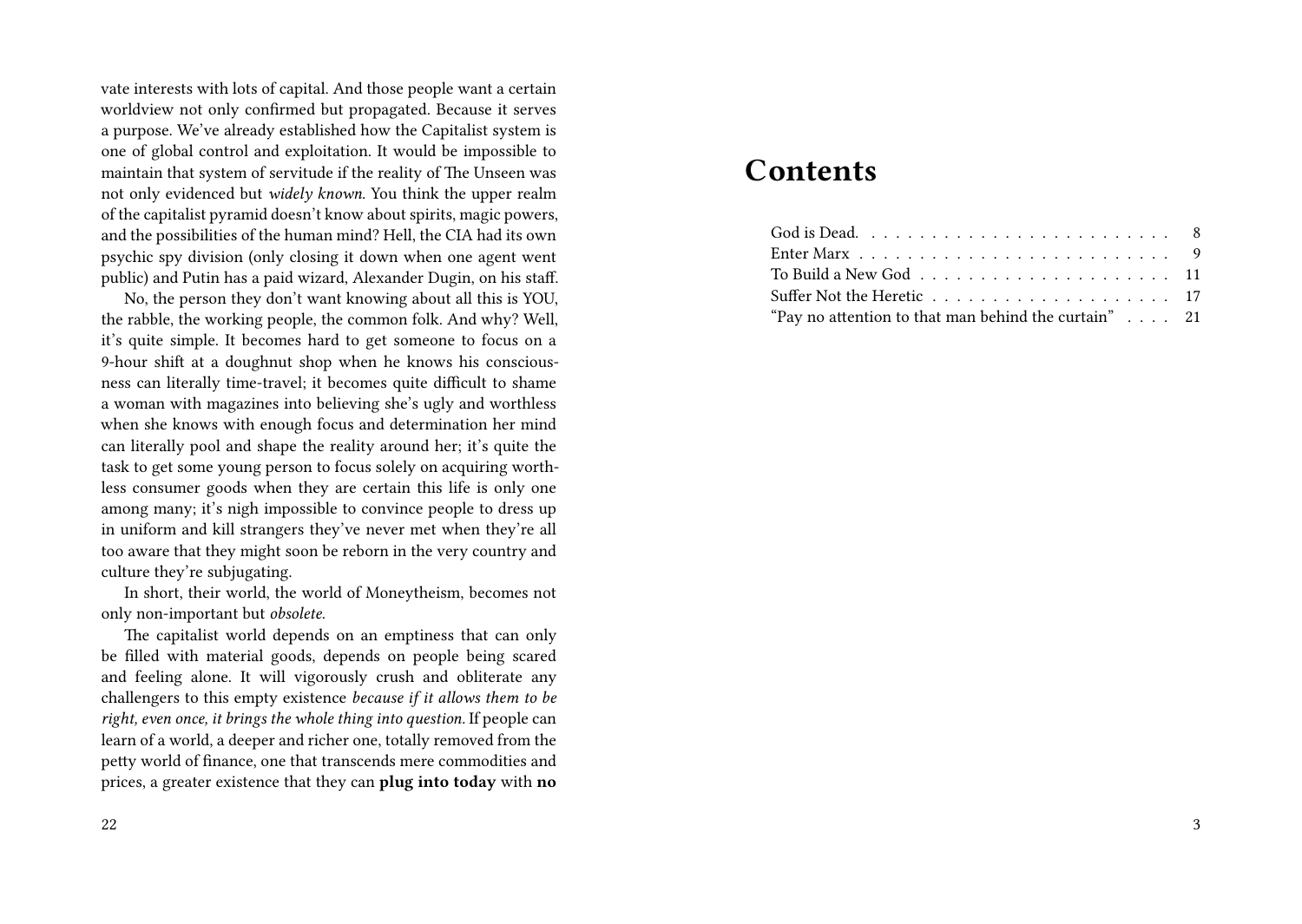*gave the participants practice exercises on them. When their earlier memory test results were checked, it was found that they had remembered more of the words they were to practice later than words they were not going to practice. In other words, the practice exercises had reached back in time to help them on the earlier test. All but one of the nine experiments confirmed the hypothesis that psi exists. The odds against the combined results being due to chance or statistical flukes are about 74 billion to 1, according to Bem."*

You can find out more about those experiments here as well as his answers to critics here. If that's not enough, how about the time Sony proved that ESP exists but didn't do anything with the technology because *they can't figure out a way to make money off of it?* Or how our boring little mechanical universe appears to be finetuned for life? *"'Fine-tuned a little — maybe it just happens,' said Lisa Randall, a professor at Harvard University. But in Arkani-Hamed's opinion, being 'a little bit tuned is like being a little bit pregnant. It just doesn't exist.'"*

What was that old Crowley line? *"Science is always discovering odd scraps of magical wisdom and making a tremendous fuss about its cleverness."*

## **"Pay no attention to that man behind the curtain"**

We're left with the question of why, why are we being forcefed a scientific establishment that ignores almost all data to the contrary of this materialistic worldview, that still shrieks (even all evidence otherwise) that an empty, sterile universe is all there is? Simple. The only science that gets done is the science that gets paid. The only people that can pay for it to be done are the pri-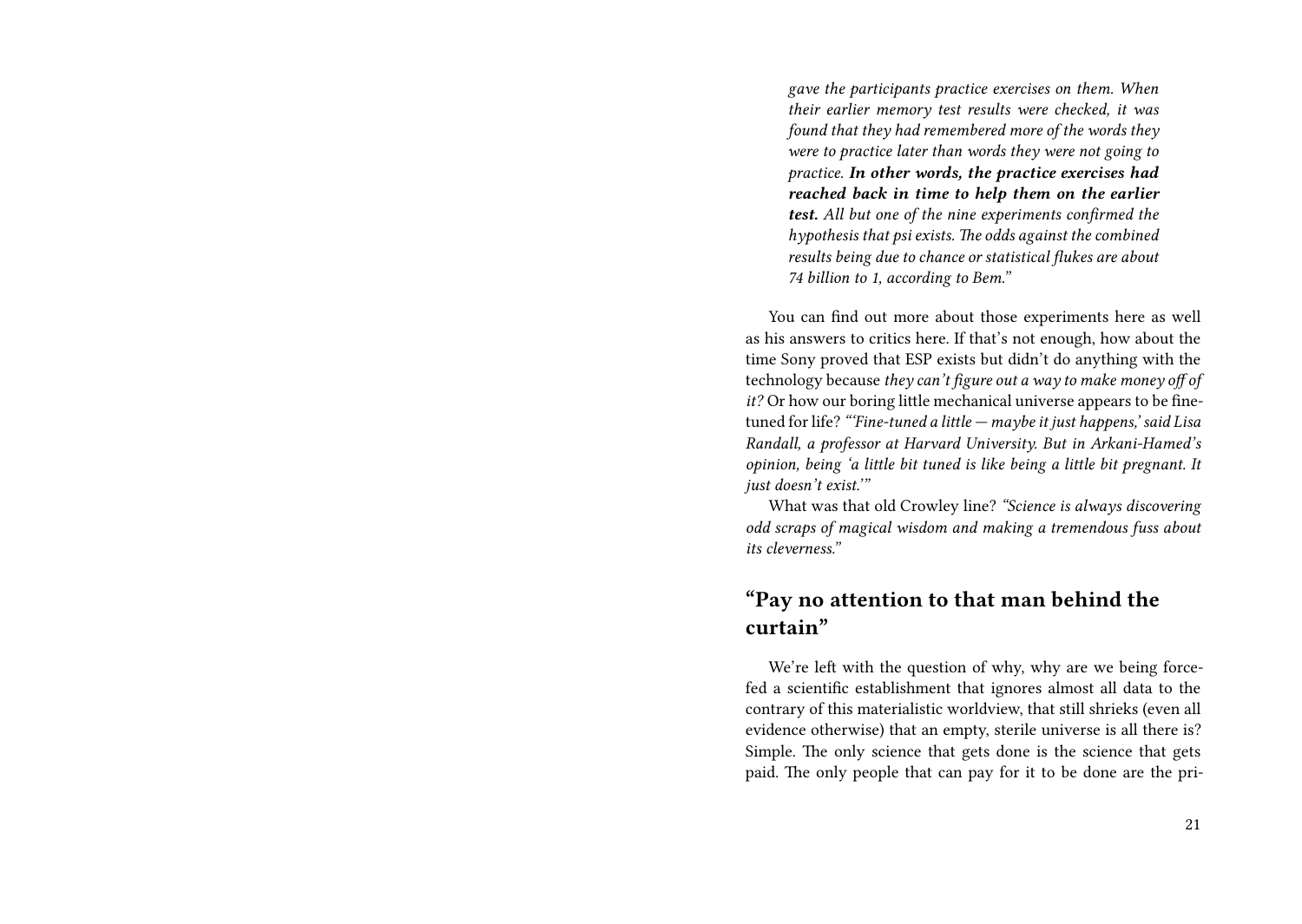*down from a challenge issued by Dr. Jule Eisenbud, who wagered \$100K that Randi could not duplicate the "thought photography" of Ted Serios, even with the aid of a prop in which a gimmick could be housed. Randi has ignored challenges to the test such as English psychic Chris Robinson. Dick Bierman, PhD proposed a presentiment test to Randi which Randi simply never followed up on. This brings up a legitimate question: who else is he ignoring?…The Daily Grail points out that Rules #4 (allowing Randi to use the data from the experiment in any way he chooses) and #8 (denying the applicant legal recourse), when combined allow Randi the option to lie about the results and get away with it."*

Any "objectivity" in Randi's challenge is a joke when it's literally designed to suppress or ignore anything that might prove him wrong. You won't find anything pointing towards the existence of something beyond the doctrines of mainstream science within the establishment because Randi and his ilk make it that way; it's a holy war, a crusade against what they consider to be a very personal and abhorred mortal enemy. To permit it to exist would undermine not only the very foundations of their careers but their very worldviews. *And once you start doubting part of it, what killed the Old Church kills the New.* But outside of this monolithic, strict materialist faction there is still renegade science being done; heretics uncovering and publishing shocking blasphemies against consensus reality. Let me introduce you to Daryl Bem.

*"Bem's nine experiments demonstrated similar unconscious influences from future events. For example, in one experiment, participants saw a list of words and were then given a test in which they tried to retype as many of the words as they could remember. Next, a computer randomly selected some of the words from the list and*

What could be called the "pagan mindset" might instead be referred to as a "radical consciousness."

I don't call myself a Pagan(I see myself as a Gnostic and an Occultist) however in my line of work I've seen enough to know that the powers and divinities served by those who deem themselves as such are very real; Just because I don't happen to work with them doesn't mean I doubt their existence. Regarding metaphysical belief usually I have much more in common with a polytheist than a monotheist anyway. It's two totally different worldviews.

The pagan mindset was not merely an outlook but a whole nest of belief structures that pervaded even under the iron rule of The Church: It was the reason you left food out for the Dead, why you didn't cut down some trees, why you could put a Saint's statue upside down to make him behave if he didn't do what you wanted. It was a mental map filled with an interconnectedness of everything, even the most common item or creature part of a greater, sacred whole. It was life-*affirming* not life-*denying;* the world, the cosmos was beyond mere "good and evil," it's manifestations just as much a part of the great unity as their unseen qualities. Powers, some understood and some not, interacted with each other, and through this synthesis reality was made. Arlea Æðelwyrd Hunt-Anschütz described this concept as *Wyrd* in "What is Wyrd?":

*"Wyrd literally means 'that which has turned' or 'that which has become'. It carries the idea of 'turned into' in both the sense of becoming something new and the sense of turning back to an original starting point. In metaphysical terms, wyrd embodies the concept that everything is turning into something else while both being drawn in toward and moving out from its own origins. Thus, we can think of wyrd as a process that continually works the patterns of the past into the patterns of the present."*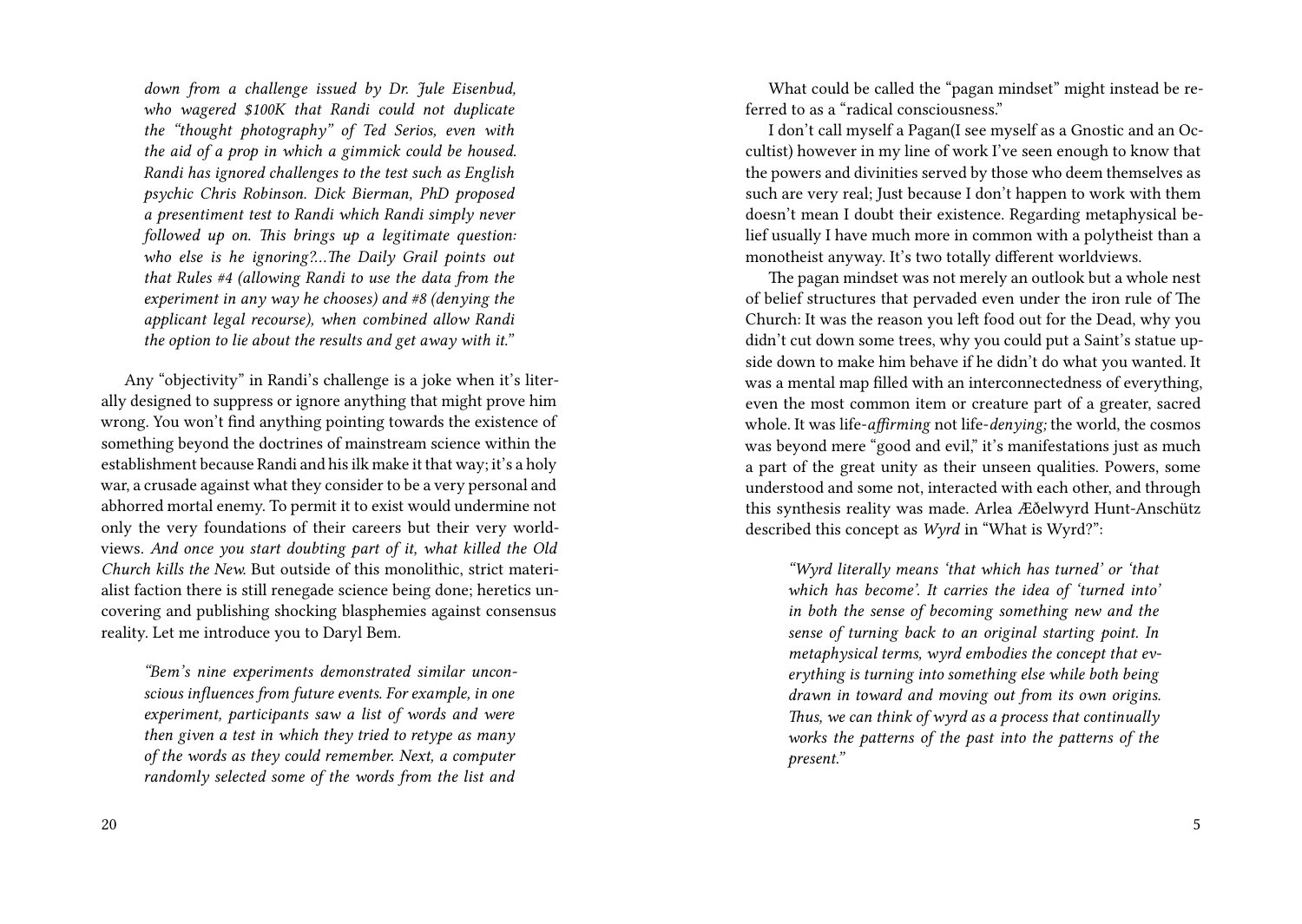Even after its loss of societal power after many generations of eradication and conversion, this liberating, life affirming mindset either continued to exist degraded in folk culture or was kept quietly under wraps; sometimes, as in in the fascinating case of the Fontenelle Skull Cult, a little of both. Whatever the case it persisted because it *worked.* But to maintain this amid a monolithic culture and belief system that literally denied the things you heard and witnessed was no small feat; this radical consciousness was a wholesale rejection of everything the dominant belief structure was about.

When Christian Monotheism become the dominant ideology it came with several of its own unquestionable axioms, thought patterns which would inform the day-to-day observations of those who held it. Whereas once there had been a multiplicity, now there was one and only one explanation and rulebook for everything. For instance, God only gave souls to humans, so animals were merely unfeeling tools for human enjoyment or use. This led to such things as goose-pulling festivals and the often short, brutal lives of Turnspit dogs. The environment too was merely placed here for human use, and with nothing more than basic hand-tools and weaponry the entire "Western Frontier" of the American continent saw at the time unheard of ecological destruction in the belief that is was merely a resource for us to to exploit. In Jehovah's grand hierarchy, Man served God and Woman served Man, resulting in a permanent place of subservience for one-half of the entire species. These edicts were based on a wholly negative view of life, that this world and everything in it was of a "lesser quality" in a grand, angel-filled hierarchy; the farther things were removed from it, the better. These ideas, though birthed in Middle Ages Christianity, became thoroughly embedded in our psyche, and continued to influence human thinking long after the dethroning of its ancestor… even to the present day.

The "pagan mindset" in regards to this ideology is practically antithetical. D.H. Lawrence in *Etruscan Places* describes it thusly:

science isn't there, it's that they refuse to acknowledge it. Got an hour to spare? Watch this incredible documentary (with plenty of scientific data) about the reality of communication through electronic mediums between the living and the Dead. How about kids remembering past lives? Hey, how about mediums? *"So the original study was 16 readings and this most recent study is 58. So that's a total of 74 readings in which under these more than double-blind conditions mediums could report accurate and specific information about the deceased when no sensory information could be plausible for where they got their information…"*

Life after death, reincarnation, and the living speaking with the Dead? Looks like the witches and wizards were on to something.

And it's not just the existence of life after death they'd rather just explain away, it's the very nature of consciousness. We are told that we are mere machines, that our minds are mild electrical storms; that there is no evidence our minds extend beyond our bodies. In fact James Randi, the legendary skeptic, has offered to \$1,000,000 to anyone that can prove this worldview wrong. Only, it's not quite that simple:

*"First of all, the challenge is meaningless by scientific standards. It's not a study and it can't be replicated. It's a one off. As it is entirely controlled by one person who has no scientific experience, is known to have strong views and has published no scientific peer reviewed papers on the subject, The challenge carries no scientific weight whatsoever….*

*He has explicitly refused to test homeopath John Benneth (who has issued a \$100,000 challenge to any person who can demonstrate, under conditions similar to James "the Amazing" Randi's Psychic Challenge, that the Psychic Challenge is a valid offer for proof of psychic powers.), Professor George Vithoulkas's homeopathy experiments similarly never got tested and backed*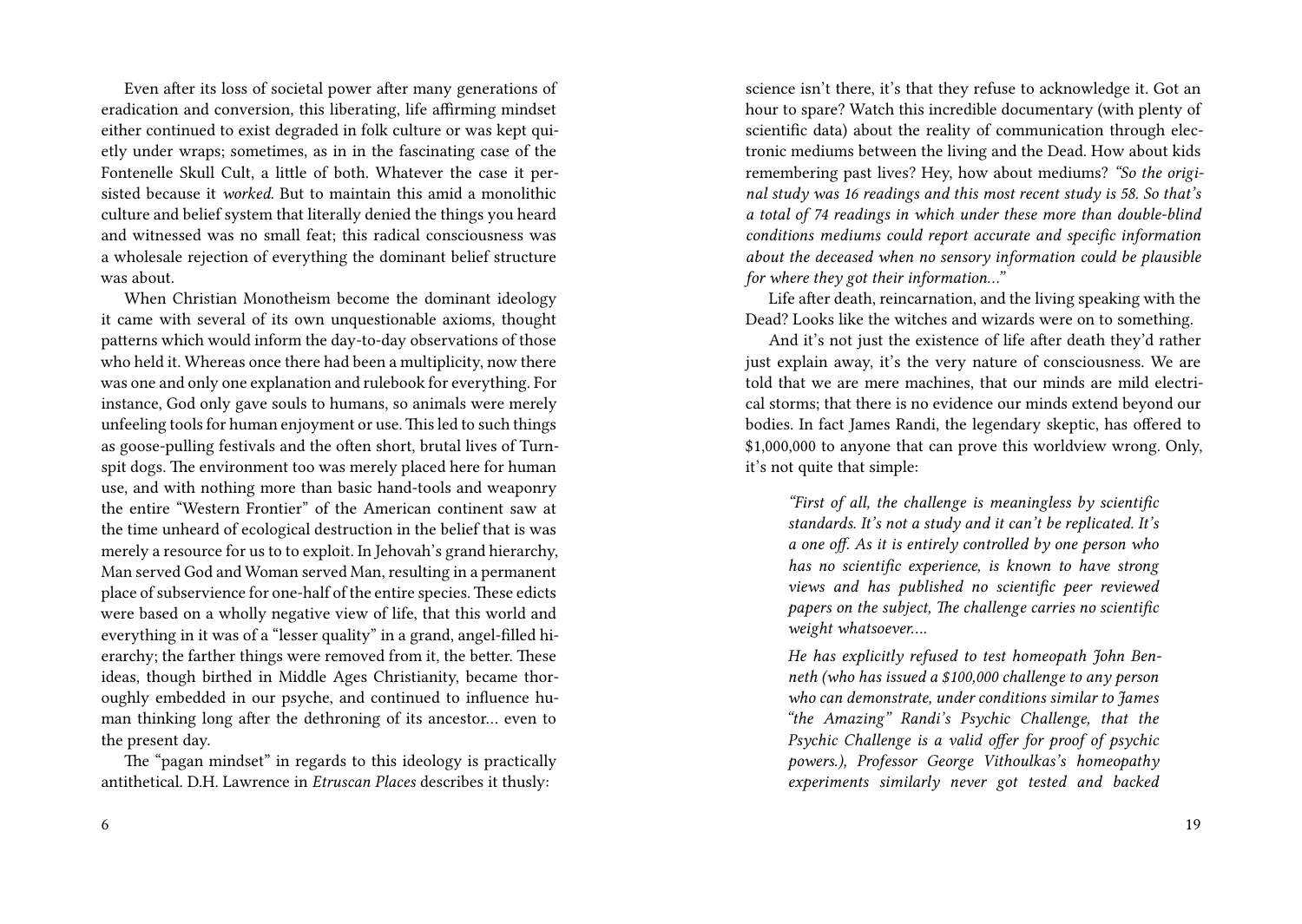*roring apparatus, which is to be taken care of and respected; but he is no goal, not outgoing nor upgoing, no complementary man in whom the REST of existence justifies itself, no termination and still less a commencement, an engendering, or primary cause, nothing hardy,*

\*\*\*

ye pessimistic moles!" *The skeptic, in effect, that delicate creature, is far too easily frightened; his conscience is schooled so as to start at every Nay, and even at that sharp, decided Yea, and feels something like a bite thereby. Yea! and Nay!-they seem to him opposed to morality; he loves, on the contrary, to make a festival to his virtue by a noble aloofness,* while perhaps he says with Montaigne:

A virtue of his aloofness you say?

*"What is the nature of reality? Where did all this come from? Did the universe need a creator? … Traditionally these are questions for philosophy, but philosophy is dead. Philosophy has not kept up with modern developments in science, particularly physics. Scientists have become the bearers of the torch of discovery in our quest for knowledge."—Stephen Hawking and Leonard Mlodinow, The Grand Design*

Remember that bit about reactive philosophies? In an interview with the Guardian, Hawking pontificates *"I regard the brain as a computer which will stop working when its components fail…There is no heaven or afterlife for broken down computers. That is a fairy story for people afraid of the dark."* Really? Because the literally thousands of cases of Near Death Experiences worldwide would beg to differ, as well as the hundreds of people every year who receive actual phone calls from the dearly departed. It's not that the

"…the conception of the vitality of the cosmos, the myriad vitalities in wild confusion, which still is held in some sort of array : and man, amid all the glowing welter, adventuring, struggling, striving for one thing, life, vitality, more vitality : to get into himself more and more of the gleaming vitality of the cosmos. That is the treasure. The active religious idea was that man, by vivid attention and subtlety and exerting all his strength, could draw more life into himself, more life, more and more glistening vitality, till he became shining like the morning, blazing like a god."

That battle of ideology has come and gone, and we are the victors.

I'm not saying that Christian Fundamentalism still isn't a threat. The creeping danger of Dominionism, a theocratic-blend of Fascism and Christianity, could very well spawn a Protestant ISIL if things got too uncomfortable, and fundamentalist thinking certainly informs large sections of the Republican Party. All this is true. But those people are holdovers, or rather, what happens when a community begins to shrink. Confronted with a changing world and a loss of power, groups tend to place the beliefs they held at times of power on a fetishistic pedestal. It's the reason Jim Jones lost it in South America, why the Soviet Union became so paranoid, and why Americans still believe we can recapture "the good old days" if we just got rid of these damn republicans/ democrats (Newsflash: No, no you can't.).

Evangelicals are a minority. They may be a loud and particularly bitter minority, but a minority none the less. The world view they ascribe to belongs in a history museum.

Because…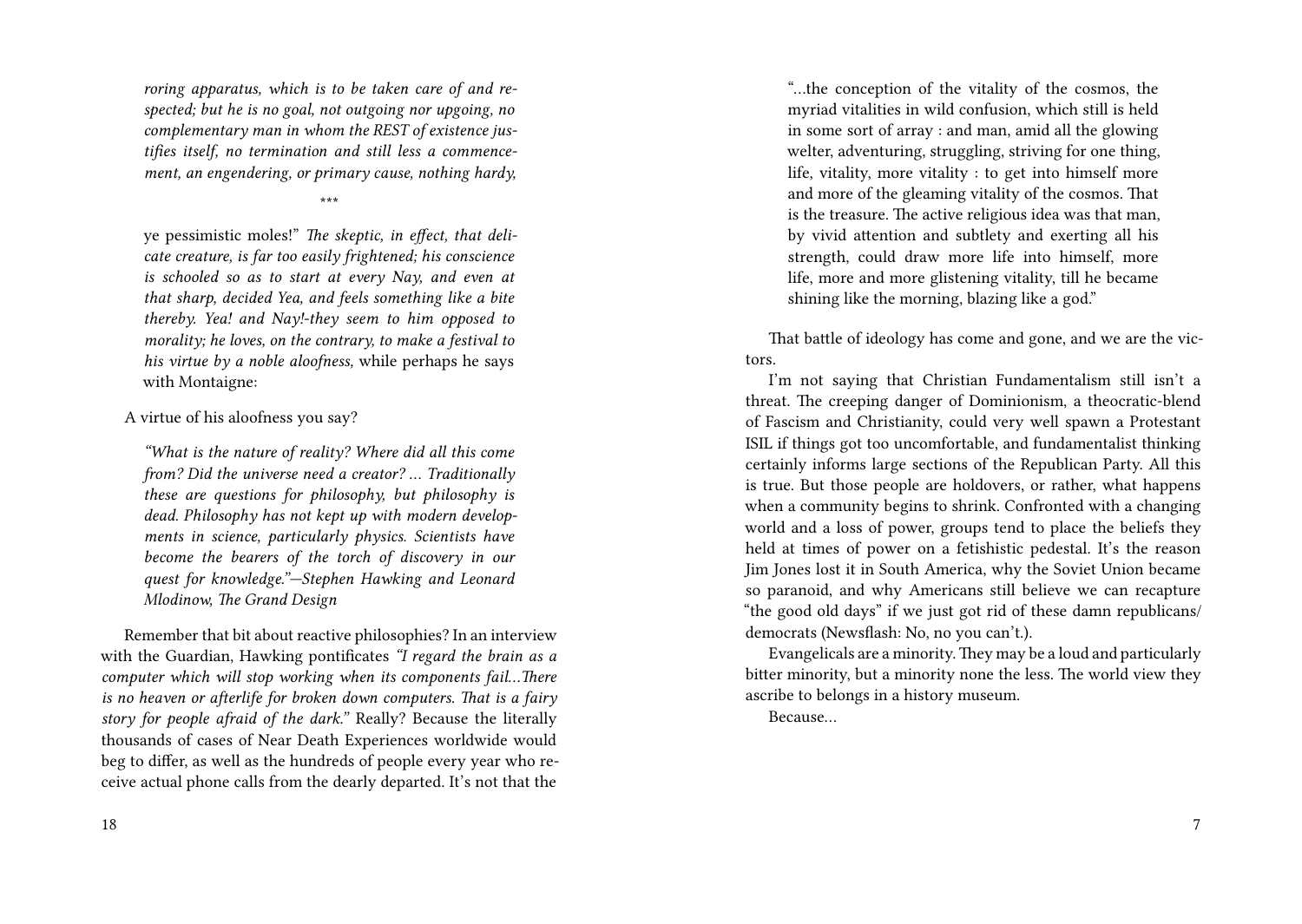#### 8

# **God is Dead.**

The great philosopher Freidrich Nietzsche, in his typical bombastic style, first asserted this in his work *The Gay Science* when he said:

"God is dead. God remains dead. And we have killed him. How shall we comfort ourselves, the murderers of all murderers? What was holiest and mightiest of all that the world has yet owned has bled to death under our knives: who will wipe this blood off us? What water is there for us to clean ourselves? What festivals of atonement, what sacred games shall we have to invent? Is not the greatness of this deed too great for us? Must we ourselves not become gods simply to appear worthy of it?"

The point he was making was that the old world, the world of Christian values based on an absolute universal order maintained physically by a vengeful, all-seeing deity was lost forever, destroyed by the popularity and skill of science. Christianity and it's edicts could no longer simply be taken at face value, the words of a priest believed before all others, scripture simply acted on in blind obedient faith. *And if you began to doubt parts of it, the whole thing started to collapse.* Who today, honestly, amongst the fundamentalist camp can say they have the faith your average peasant held in the middle ages? Who would sign up for a Children's Crusade and expect the ocean to split in half and welcome them to the "holy land?" That ship has sailed.

But nature abhors a vacuum, and something else took its place. A new consciousness even more alien to our own has risen to power: The Consciousness of Capital.

*perennial meaning that overshadows the fleeting and the transient, a community worth living and dying for and held together by something other than the rule of gold…*

*"When middle class youth from sleepy villages in the heartlands of Europe decide to take up arms for a brutal racket offering little more than a sea of beheadings and a death under the unforgiving Levantine sun, little else is left to be said about the supposed "triumph" of progress, capitalism and liberal democracy. In the words of a Canadian imam whose young students took off to fight for the IS: "When you don't find purpose and meaning in life, the only thing you look forward to is death."*

When dying in the desert for a cause you have only the faintest connection with becomes **a better option** than existing in a spiritually empty void, we have to wonder just how valid this mechanistic belief system is. Here in the United States, the supposed "Land of Opportunity" and go-go Capitalism people are more depressed now than ever before and if K-12 school is in session this week there's a damn good chance someone's going to get killed. In-between all this, suicides continue to climb, leaving entire communities to wonder just how everything went so wrong.

Perhaps it's because we're forced to deny a far greater reality.

## **Suffer Not the Heretic**

Nietzsche, though a virulent atheist, saw the "men of science" and the skeptics of his day as no better than what he believed were deluded Christians. He saw in them the same strain of the True Believer, and said in his book "Beyond Good and Evil:"

*The objective man is an instrument, a costly, easily injured, easily tarnished measuring instrument and mir-*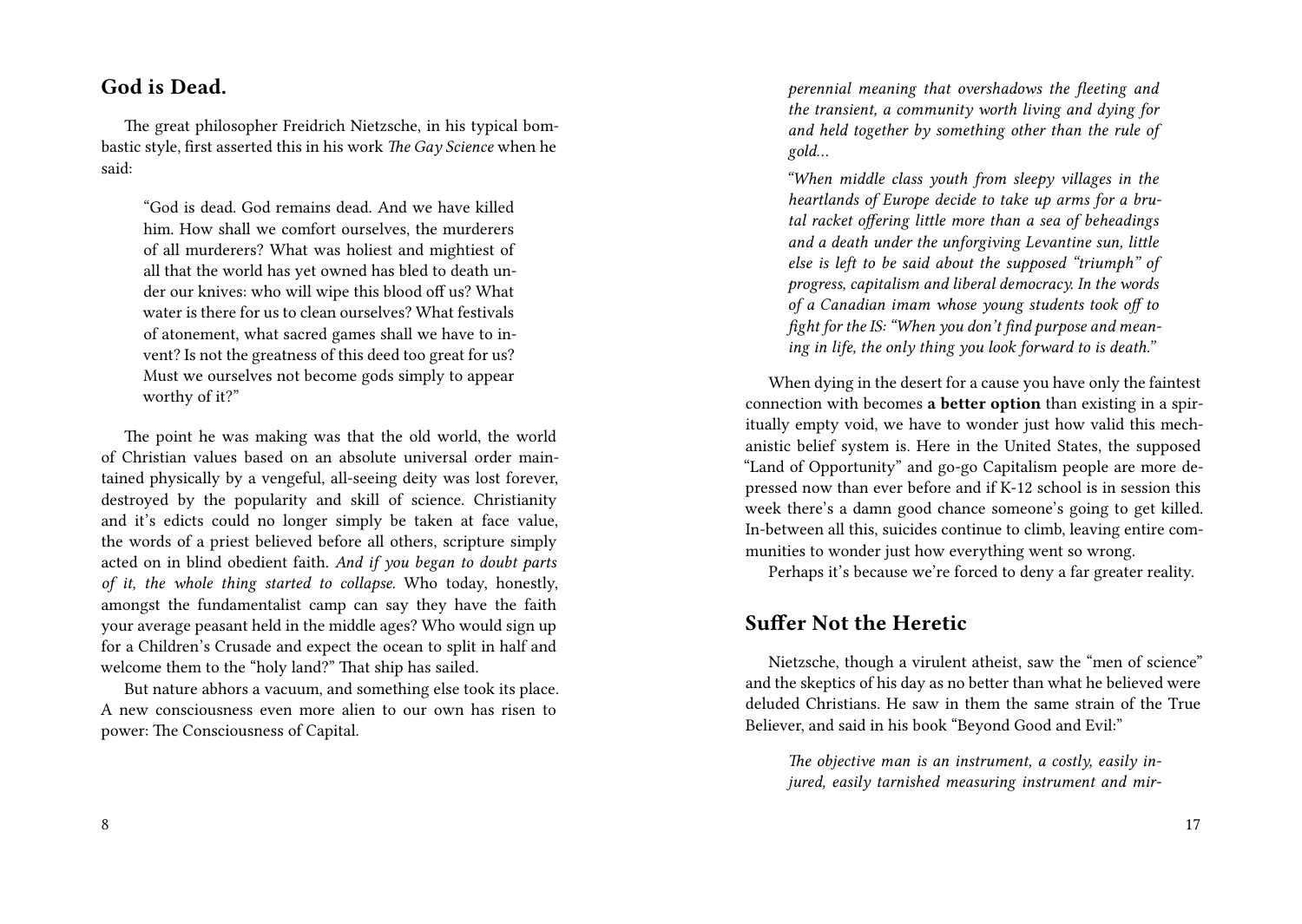Charming, isn't it? How life-affirming. No wonder its wide scale adoption in Europe has lead to declining birthrates and a shocking revolt amongst some sections of its youth. From an excellent article in Ritual:

*"Intelligence agencies estimate thousands of foreign fighters from Western Europe have flocked to Syria and Iraq to heed the calls to arms of the various jihadist organizations operating there…What is it that these young men and women, growing up in the tranquil comfort of the heartlands of this supposed "best of all possible worlds," hope to find amid the rubble and corpses of Aleppo? Why do thousands leave the supposed suburban dream to fight and die under the banner of a brutal racket whose appearance and ideology seems like some atavistic shadow out of time?*

*"Among the many interviews, documentaries, and video messages about and from "foreign fighters" in Syria there is a fragment of two Belgian jihadists discussing what motivates them to stay, fighting a bloody turf war in a largely deserted city to which they have no connection. The conversation initially focuses on theological duty, a sense of humanitarian empathy for the victims of the Al-Assad regime and frustration of western foreign policy, the usual talking points. But it soon strays into talking about day-to-day militant life. How here, on the frontines of a hopeless war, they have found a community of believers who eat together, pray together, tend to each other's wounds, and cover each other's back in battle. As one British jihadist put it: "We are like a single body, if one part suffers, the others react." What these wandering souls hope to find among the ruins and the dead of the Levant is something to believe in, something that saturates each action with a*

#### **Enter Marx**

"The bourgeoisie, wherever it has got the upper hand, has put an end to all feudal, patriarchal, idyllic relations. It has pitilessly torn asunder the motley feudal ties that bound man to his 'natural superiors,' **and has left remaining no other nexus between man and man than naked self-interest**, callous 'cash payment.' It has drowned the most heavenly ecstasies of religious fervor, of chivalrous enthusiasm, of philistine sentimentalism, in the icy water of egotistical calculation. It has resolved personal worth into exchange value, and in place of the numberless indefeasible chartered freedoms, has set up that single, unconscionable freedom—Free Trade. In one word, for exploitation, veiled by religious and political illusions, it has substituted naked, shameless, direct, brutal exploitation.

The bourgeoisie has stripped of its halo every occupation hitherto honored and looked up to with reverent awe. It has converted the physician, the lawyer, the priest, the poet, the man of science, into its paid wage laborers. The bourgeoisie has torn away from the family its sentimental veil, and has reduced the family relation to a mere money relation."― Karl Marx, The Communist Manifesto

Human beings need value; we will look for and place meaning in something, anything. Forced into a world with the (false) understanding that nothing had any intrinsic meaning, that there was no order or reason to the universe, we needed to come up with our own; when coming up with our own we needed to measure how worthwhile it is because we now existed in a universe with no absolute moral order. Money became the perfect vessel. Money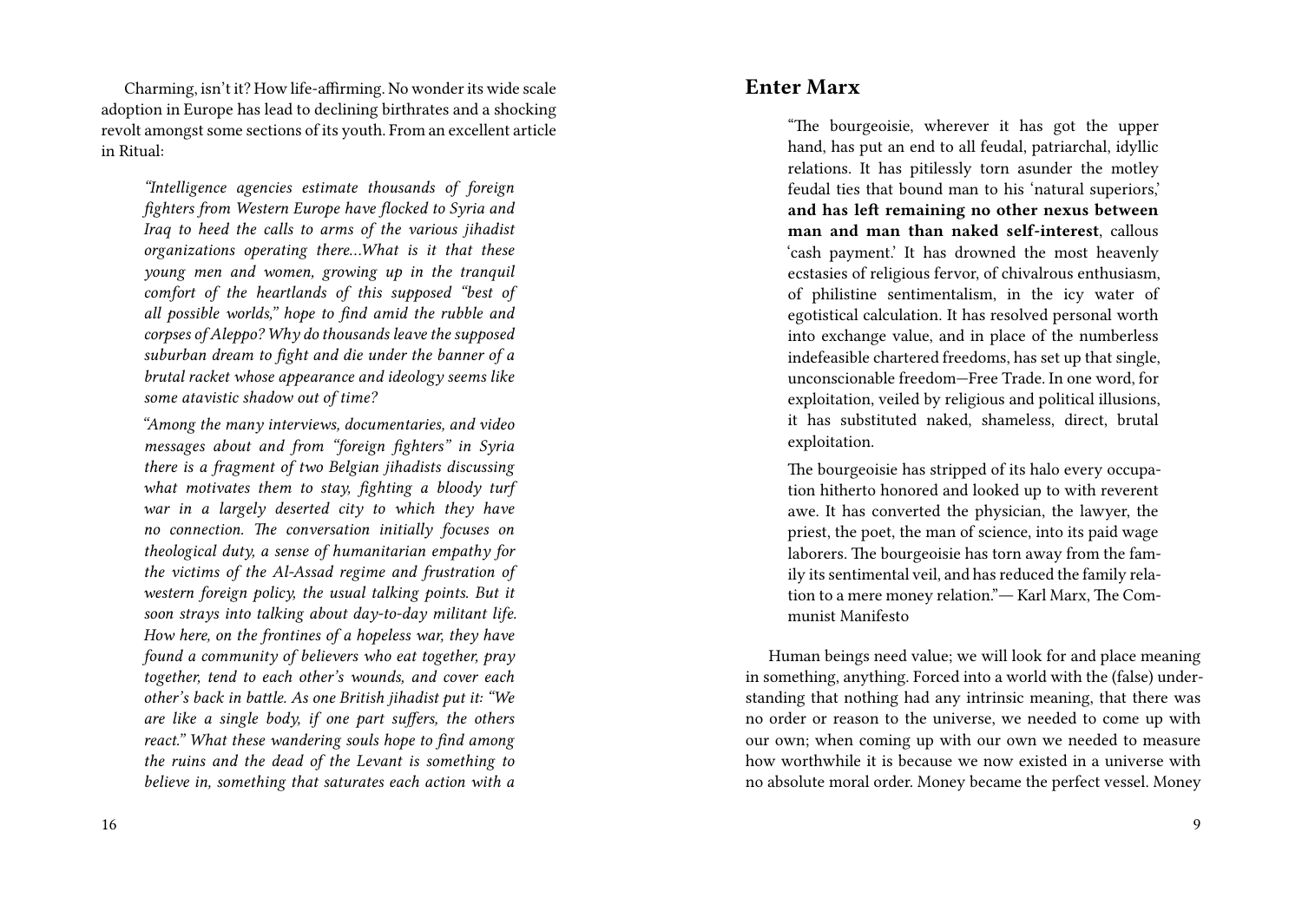is an easy exchange and measure of value, a universal one. Anything and everything can be measured by it. As if by magic we can equate the value of 100 potatoes and use this symbol of its value to purchase and acquire things of similar value; we can tell how good something is because "good" things are more expensive. As such that currency value becomes a stand-in for actual value itself. The problem is it becomes the *only* measure of value. As Marx said, *"If money is the bond binding me to human life, binding society to me, connecting me with nature and man, is not money the bond of all bonds? Can it not dissolve and bind all ties? Is it not, therefore, also the universal agent of separation?"*

If Marx isn't your thing, other philosophers have noted the same.

All bonds, from the sacred to the profane, are reduced to their monetary value. This thinking, this ideology infects all our relationships and literally *breaks them down.* The well known lottery curse is a testament to this. How much money would it take for you to do something you'd always regret? To sell out a friend? To witness a crime and look the other way? Hundreds? Thousands?

That line Marx had about "cash payment" even overriding and converting priests? Quite prophetic. Dr Farrell via Runesoup's fantastic Archonology series:

*"Prior to the election of Jorge Maria Cardinal Bergoglio as Francis I, I noted that one thing to watch about the new pope would be precisely his stance on the Vatican Bank, which was, you'll recall, recently embroiled in yet more scandals involving money laundering charges, and some murky dealings with American banks. As readers of my* Covert Wars and Breakaway Civilizations *will recall, this is a relationship that goes back to at least 1948, when the Institute for Religious Works (The Vatican Bank's name), was used as a money laundering conduit for CIA funds entering Italy to ensure a Communist defeat at the polls in that year's election."*

*seeds and chemicals had created a deep debt crisis for many Indian farmers….Most troubling, Monsanto and other multimillion-dollar agribusiness firms have been suppressing independent research on their genetically engineered crops for decades."(Source)*

"It can't be bad because only the stupid/wrong/unbelievers are bad! If we don't defend it it means they could be right!" It's a behavior we've seen plenty of times in the fundamentalist camp, and yet the behavior is increasing among the scientific community, who will even go so far as to make quotes up (lookin' at you Neil Degrasse Tyson) to affirm how right they are and how wrong the "nonbelievers" are. The system feeds itself: You only get funding to do your science if you're a competent, intelligent person. How can we determine if you're competent and intelligent? Why, you believe the same things we do, because we know what's right and correct. How do we know? The people we've paid to do the research have assured us we are correct. There have been a few who've been mistaken of course, held heretical views. But don't worry, we know how to deal with them.

The similarities between the scientific establishment and the Catholic Church's patronage system in the Middle Ages is striking. But what exactly is this glorious vista of progress brought to us by the finest minds money can buy?

This prevailing model, not just for the human mind but for the reality as a whole, is a mechanistic-determinist one: The universe operates on unalterable laws, along an unalterable path, and we are all just a bunch of thinking machines. Your personality, your character and feelings are merely window dressing; the accumulated thought-patterns collected through years of existence you determine to be "you" are merely the freshest layer of dirt. Life is merely a constant competition between warring factions for the survival of the fittest, and this is all there is, so you better enjoy it while it lasts.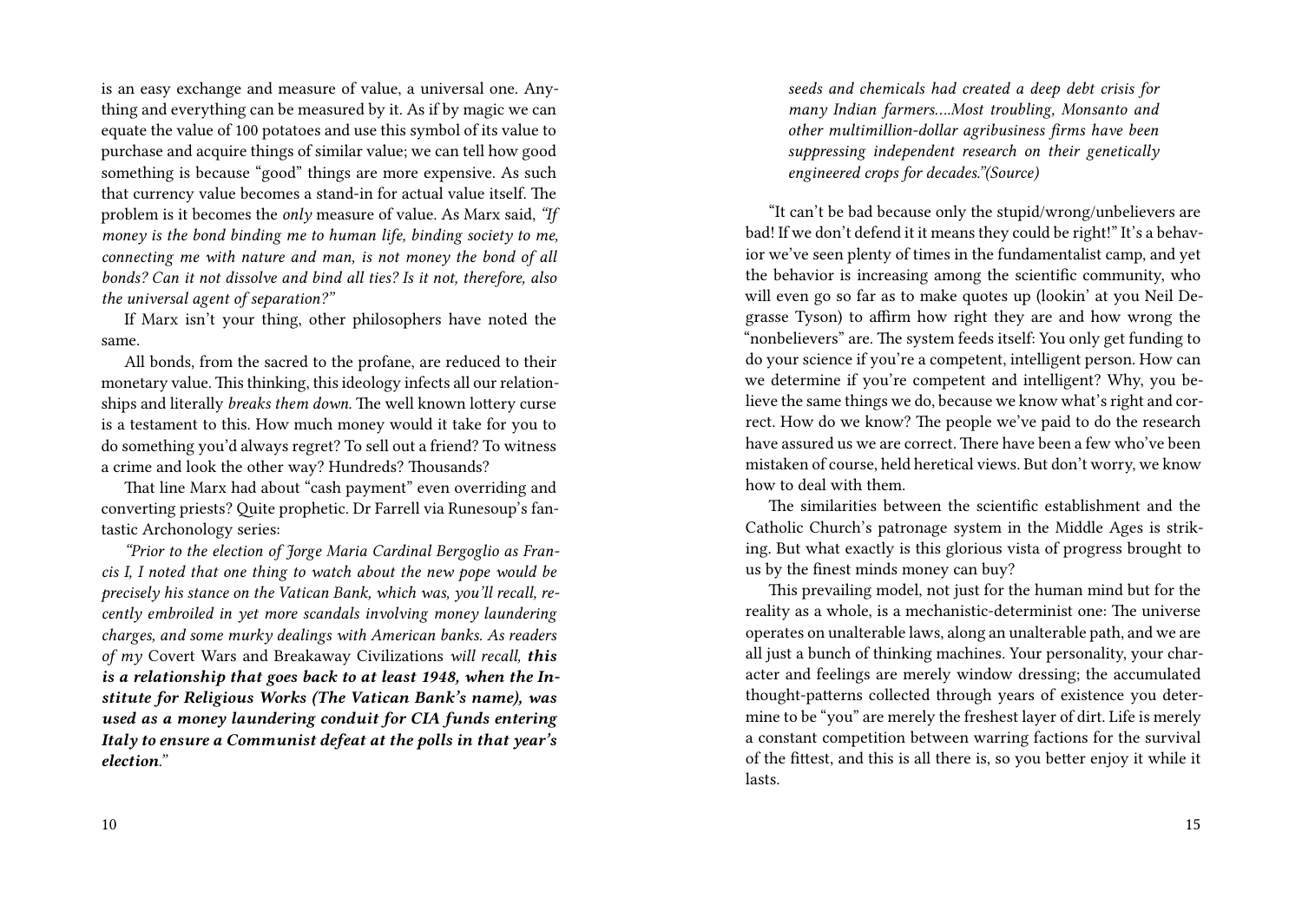natural feelings of man, even the natural world itself. He identified in life two distinct instincts: reactive and proactive. Dr. W Large in an essay on Nietzsche's atheism states:

*Reactive forces, as the words suggests only have their existence through an opposition to another force which it rejects. Reactive forces, Nietzsche says, are always…nosaying. It might be better to understand this relation in terms of political or social model; that is to say in terms of the relation between groups. A reactive group is a group in which only obtains a feeling of power through hating another group and who only gains its values through this negation. Everything that we do is good, whereas what they do is bad. Active forces, on the contrary are self-affirming; they have their values from the beginning, and do not obtain them through hatred of those that are different from them.*

Christianity, in Nietzsche's view, was a reactive philosophy, constantly building itself by emphasizing what it wasn't, gaining power by denying aspects of life and reality and supplanting them with it's own warped interpretation and goals; a strict dichotomy between us-and-them, this world and our world.

*"A rigid defense of 'the science' prevents scientists from recognizing that Monsanto monopolizes seed production, dictates market prices to the exclusive benefit of rich farmers, drives the emergence of superweeds, allows the spread of transgenes to wild crops in other countries, and uses the state to boost its profits….Yet in the wake of news that indebted farmers in India were being driven to suicide, many pro-GMO commentators wrote dismissive rebuttals, plainly refusing to admit that the introduction of Monsanto's Bt cotton and the exorbitant costs of*

No organization that honestly believed in an ever-present wrathful god, one who kept score of every moral transaction, would undertake such dealings. But it **would** if they didn't *really* believe any of that and all they cared about was money. The Old King is dead. Long live the King.

But capital itself isn't enough to remake a world in its image. In the place of the Old Church a new one must be built, if anything just to keep the people from noticing just how terrible King Capital really is. Well, in the battle between God and science what about the victor?

### **To Build a New God**

There indeed is a new religion, a new global church jostling for position that you may not of heard before: Scientism. Described as *"belief in the universal applicability of the scientific method and approach, and the view that empirical science constitutes the most 'authoritative' worldview or the most valuable part of human learning – to the exclusion of other viewpoints."* Sounds weird but innocuous enough, I guess. However let's peel it back a bit further:

*"Modern science is often described as having emerged from philosophy; many of the early modern scientists were engaged in what they called "natural philosophy." Later, philosophy came to be seen as an activity distinct from but integral to natural science, with each addressing separate but complementary questions — supporting, correcting, and supplying knowledge to one another. But the status of philosophy has fallen quite a bit in recent times. Central to scientism is the grabbing of nearly the entire territory of what were once considered questions that properly belong to philosophy. Scientism takes science to be not only better than philosophy at answering such questions, but the only means of answering them.*